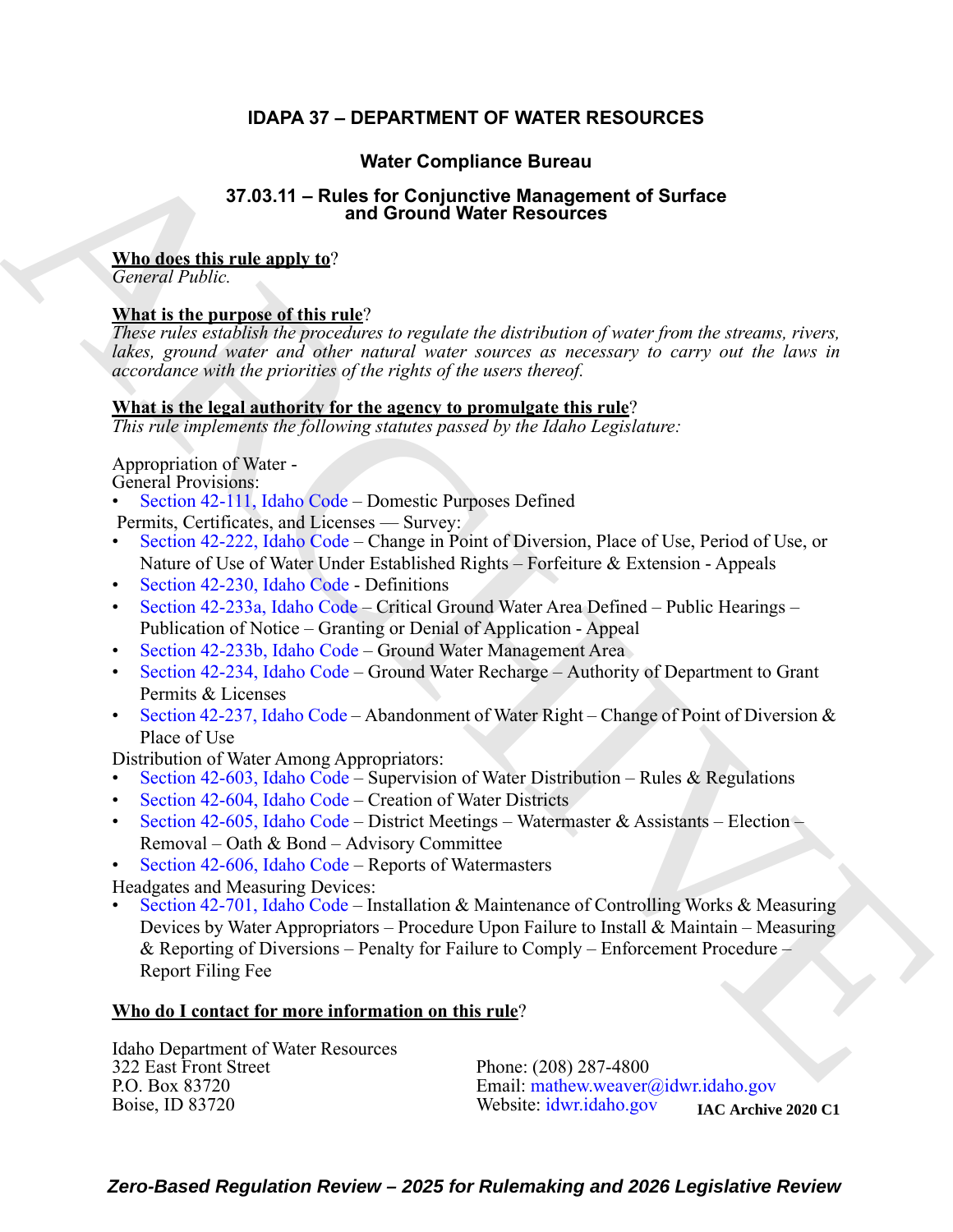# *Table of Contents*

# **37.03.11 – Rules for Conjunctive Management of Surface and Ground Water Resources**

| 37.03.11 - Rules for Conjunctive Management of Surface                        |
|-------------------------------------------------------------------------------|
| and Ground Water Resources                                                    |
|                                                                               |
|                                                                               |
|                                                                               |
|                                                                               |
|                                                                               |
| 020. General Statements Of Purpose And Policies For Conjunctive Management Of |
|                                                                               |
| 030. Responses To Calls For Water Delivery In An Unorganized Water District   |
| 031. Determining Areas Having A Common Ground Water Supply (Rule 31).  8      |
|                                                                               |
| 040. Responses To Calls For Water Delivery In An Organized Water District     |
| 041. Administration Of Diversion And Use Of Water Within                      |
|                                                                               |
| 042. Determining Material Injury And Reasonableness Of Water Diversions       |
|                                                                               |
|                                                                               |
| 050. Areas Determined To Have A Common Ground Water Supply (Rule 50).  13     |
|                                                                               |
|                                                                               |
|                                                                               |
|                                                                               |
|                                                                               |
|                                                                               |
|                                                                               |
|                                                                               |
|                                                                               |
|                                                                               |
|                                                                               |
|                                                                               |
|                                                                               |
|                                                                               |
|                                                                               |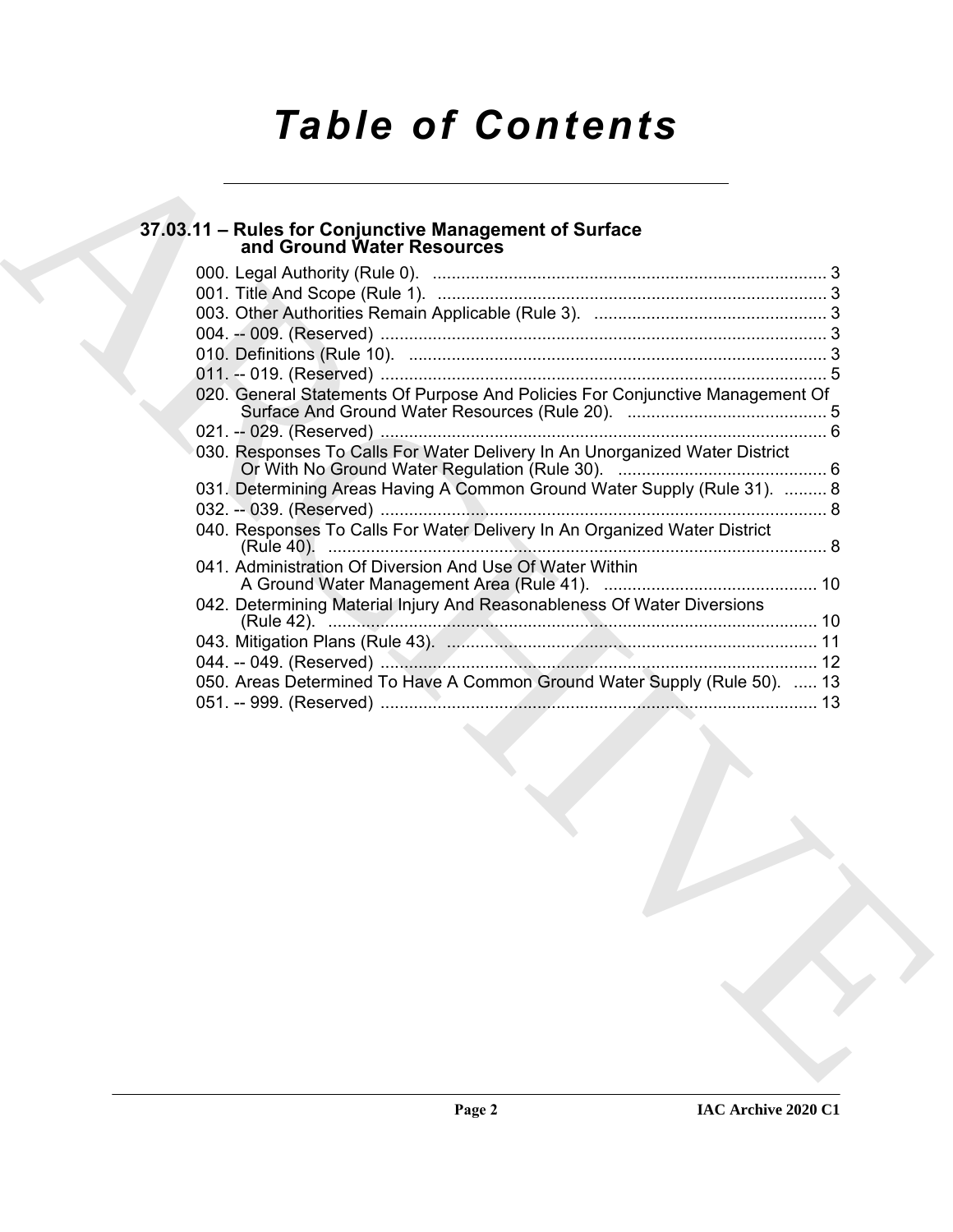#### **37.03.11 – RULES FOR CONJUNCTIVE MANAGEMENT OF SURFACE AND GROUND WATER RESOURCES**

#### <span id="page-2-16"></span><span id="page-2-1"></span><span id="page-2-0"></span>**000. LEGAL AUTHORITY (RULE 0).**

60. In the CAMPHOFICATION pair of the state of the black cost to be lead to detect the state of the cost of the state of the state of the state of the state of the state of the state of the state of the state of the state These rules are promulgated pursuant to Chapter 52, Title 67, Idaho Code, the Idaho Administrative Procedure Act, and Section 42-603, Idaho Code, which provides that the Director of the Department of Water Resources is authorized to adopt rules and regulations for the distribution of water from the streams, rivers, lakes, ground water and other natural water sources as necessary to carry out the laws in accordance with the priorities of the rights of the users thereof. These rules are also issued pursuant to Section 42-1805(8), Idaho Code, which provides the Director with authority to promulgate rules implementing or effectuating the powers and duties of the department. (10-7-94)

#### <span id="page-2-18"></span><span id="page-2-2"></span>**001. TITLE AND SCOPE (RULE 1).**

These rules may be cited as "Rules for Conjunctive Management of Surface and Ground Water Resources." The rules prescribe procedures for responding to a delivery call made by the holder of a senior-priority surface or ground water right against the holder of a junior-priority ground water right in an area having a common ground water supply. It is intended that these rules be incorporated into general rules governing water distribution in Idaho when such rules are adopted subsequently. (10-7-94)

#### <span id="page-2-17"></span><span id="page-2-3"></span>**003. OTHER AUTHORITIES REMAIN APPLICABLE (RULE 3).**

Nothing in these rules limits the Director's authority to take alternative or additional actions relating to the management of water resources as provided by Idaho law. (10-7-94)

#### <span id="page-2-4"></span>**004. -- 009. (RESERVED)**

#### <span id="page-2-6"></span><span id="page-2-5"></span>**010. DEFINITIONS (RULE 10).**

For the purposes of these rules, the following terms will be used as defined below. (10-7-94)

<span id="page-2-7"></span>**01. Area Having a Common Ground Water Supply**. A ground water source within which the diversion and use of ground water or changes in ground water recharge affect the flow of water in a surface water source or within which the diversion and use of water by a holder of a ground water right affects the ground water supply available to the holders of other ground water rights. (Section 42-237a.g., Idaho Code) (10-7-94)

<span id="page-2-8"></span>**02. Artificial Ground Water Recharge**. A deliberate and purposeful activity or project that is performed in accordance with Section 42-234(2), Idaho Code, and that diverts, distributes, injects, stores or spreads water to areas from which such water will enter into and recharge a ground water source in an area having a common ground water supply. (10-7-94)

<span id="page-2-9"></span>**03. Conjunctive Management**. Legal and hydrologic integration of administration of the diversion and use of water under water rights from surface and ground water sources, including areas having a common ground water supply.  $(10-7-94)$ 

**04. Delivery Call**. A request from the holder of a water right for administration of water rights under appropriation doctrine. (10-7-94) the prior appropriation doctrine.

<span id="page-2-13"></span><span id="page-2-12"></span><span id="page-2-11"></span><span id="page-2-10"></span>**05. Department**. The Department of Water Resources created by Section 42-1701, Idaho Code. (10-7-94)

**06. Director**. The Director of the Department of Water Resources appointed as provided by Section 42- 1801, Idaho Code, or an employee, hearing officer or other appointee of the Department who has been delegated to act for the Director as provided by Section 42-1701, Idaho Code. (10-7-94) act for the Director as provided by Section 42-1701, Idaho Code.

**07. Full Economic Development of Underground Water Resources**. The diversion and use of water from a ground water source for beneficial uses in the public interest at a rate that does not exceed the reasonably anticipated average rate of future natural recharge, in a manner that does not result in material injury to senior-priority surface or ground water rights, and that furthers the principle of reasonable use of surface and ground water as set forth in Rule 42. (10-7-94) forth in Rule  $42$ .

Futile Call. A delivery call made by the holder of a senior-priority surface or ground water right that, for physical and hydrologic reasons, cannot be satisfied within a reasonable time of the call by immediately curtailing diversions under junior-priority ground water rights or that would result in waste of the water resource. (10-7-94)

<span id="page-2-15"></span><span id="page-2-14"></span>**09. Ground Water Management Area**. Any ground water basin or designated part thereof as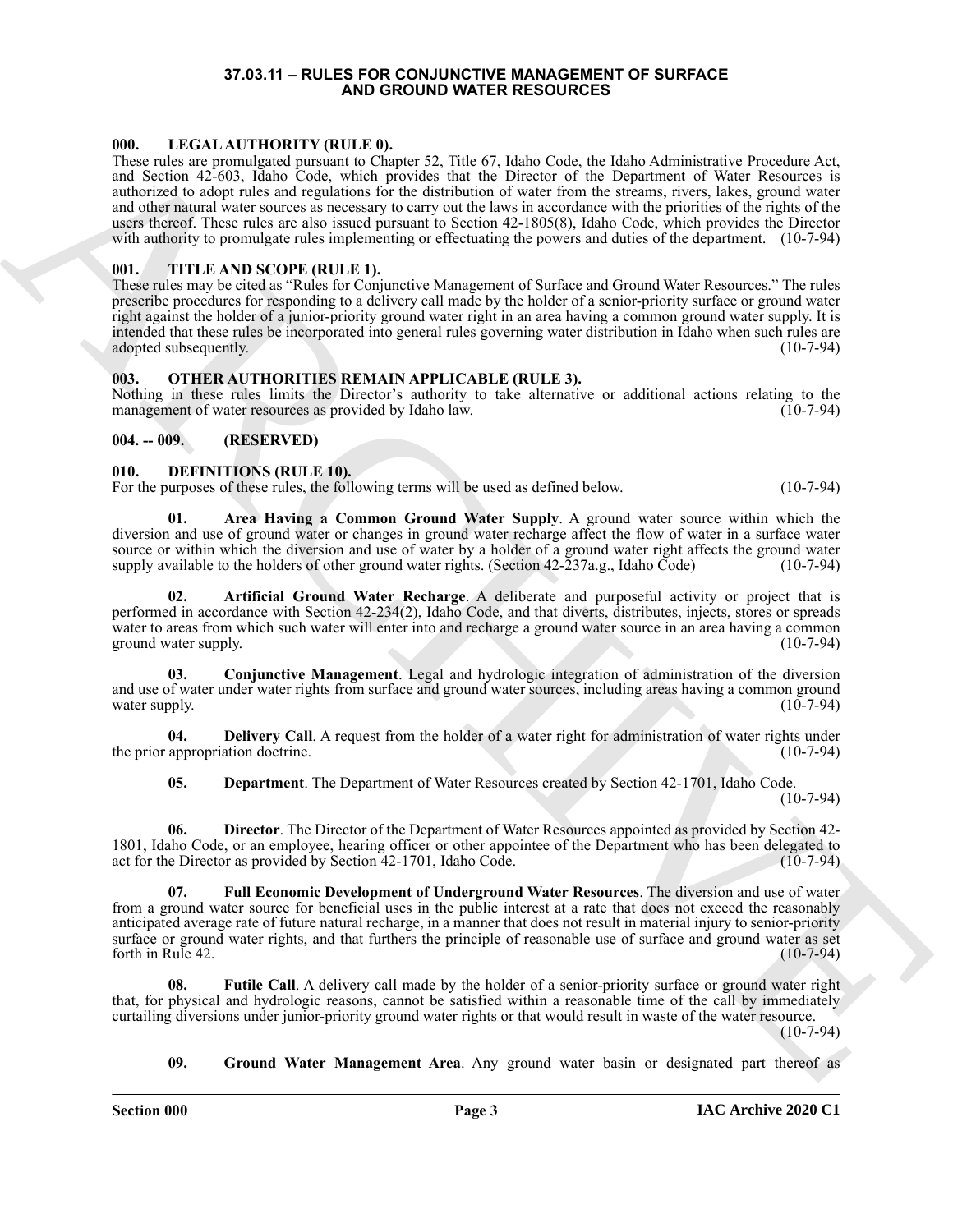designated by the Director pursuant to Section 42-233(b), Idaho Code. (10-7-94)

<span id="page-3-0"></span>**10.** Ground Water. Water under the surface of the ground whatever may be the geological structure in is standing or moving as provided in Section 42-230(a). Idaho Code. (10-7-94) which it is standing or moving as provided in Section  $42-230(a)$ , Idaho Code.

**11. Indider of a Water Right**. The legal or beneficial owner or user pursuant to lease or contract of a livert or to protect in place surface or ground water of the state for a beneficial use or purpose. (10-7-94) right to divert or to protect in place surface or ground water of the state for a beneficial use or purpose.

<span id="page-3-4"></span><span id="page-3-3"></span><span id="page-3-2"></span><span id="page-3-1"></span>**12.** Idaho Law, The constitution, statutes, administrative rules and case law of Idaho. (10-7-94)

**13. Junior-Priority**. A water right priority date later in time than the priority date of other water rights being considered. (10-7-94)

**14. Material Injury**. Hindrance to or impact upon the exercise of a water right caused by the use of water by another person as determined in accordance with Idaho Law, as set forth in Rule 42. (10-7-94)

<span id="page-3-5"></span>**15.** Mitigation Plan. A document submitted by the holder(s) of a junior-priority ground water right and approved by the Director as provided in Rule 043 that identifies actions and measures to prevent, or compensate holders of senior-priority water rights for, material injury caused by the diversion and use of water by the holders of junior-priority ground water rights within an area having a common ground water supply. (10-7-94)

<span id="page-3-6"></span>**16. Person**. Any individual, partnership, corporation, association, governmental subdivision or agency, or private organization or entity of any character. (10-7-94) or public or private organization or entity of any character.

<span id="page-3-7"></span>**17. Petitioner**. Person who asks the Department to initiate a contested case or to otherwise take action result in the issuance of an order or rule. (10-7-94) that will result in the issuance of an order or rule.

<span id="page-3-9"></span><span id="page-3-8"></span>**18. Reasonable Ground Water Pumping Level**. A level established by the Director pursuant to Sections 42-226, and 42-237a.g., Idaho Code, either generally for an area or aquifer or for individual water rights on a case-by-case basis, for the purpose of protecting the holders of senior-priority ground water rights against unreasonable lowering of ground water levels caused by diversion and use of surface or ground water by the holders of junior-priority surface or ground water rights under Idaho law. (10-7-94)

**Considered of Nickel Resources**<br>
Summark of Nickel Resources<br>
Summark of the Detection of Summark of Summark of Nickel Resources<br>
Summark of Nickel Resources<br>
Summark of Nickel Resources<br>
Summark of Nickel Resources<br>
Sum **19. Reasonably Anticipated Average Rate of Future Natural Recharge**. The estimated average annual volume of water recharged to an area having a common ground water supply from precipitation, underflow from tributary sources, and stream losses and also water incidentally recharged to an area having a common ground water supply as a result of the diversion and use of water for irrigation and other purposes. The estimate will be based on available data regarding conditions of diversion and use of water existing at the time the estimate is made and may vary as these conditions and available information change. (10-7-94)

<span id="page-3-10"></span>**20. Respondent**. Persons against whom complaints or petitions are filed or about whom investigations are initiated.  $(10-7-94)$ 

<span id="page-3-11"></span>**21. Senior-Priority**. A water right priority date earlier in time than the priority dates of other water rights being considered. (10-7-94)

<span id="page-3-12"></span>**22. Surface Water**. Rivers, streams, lakes and springs when flowing in their natural channels as provided in Sections 42-101 and 42-103, Idaho Code. (10-7-94)

<span id="page-3-13"></span>**23. Water District**. An instrumentality of the state of Idaho created by the Director as provided in Section 42-604, Idaho Code, for the purpose of performing the essential governmental function of distribution of water among appropriators under Idaho law. (10-7-94)

**24. Watermaster**. A person elected and appointed as provided in Section 42-605, and Section 42-801, Idaho Code, to distribute water within a water district.

<span id="page-3-15"></span><span id="page-3-14"></span>**25. Water Right**. The legal right to divert and use or to protect in place the public waters of the state of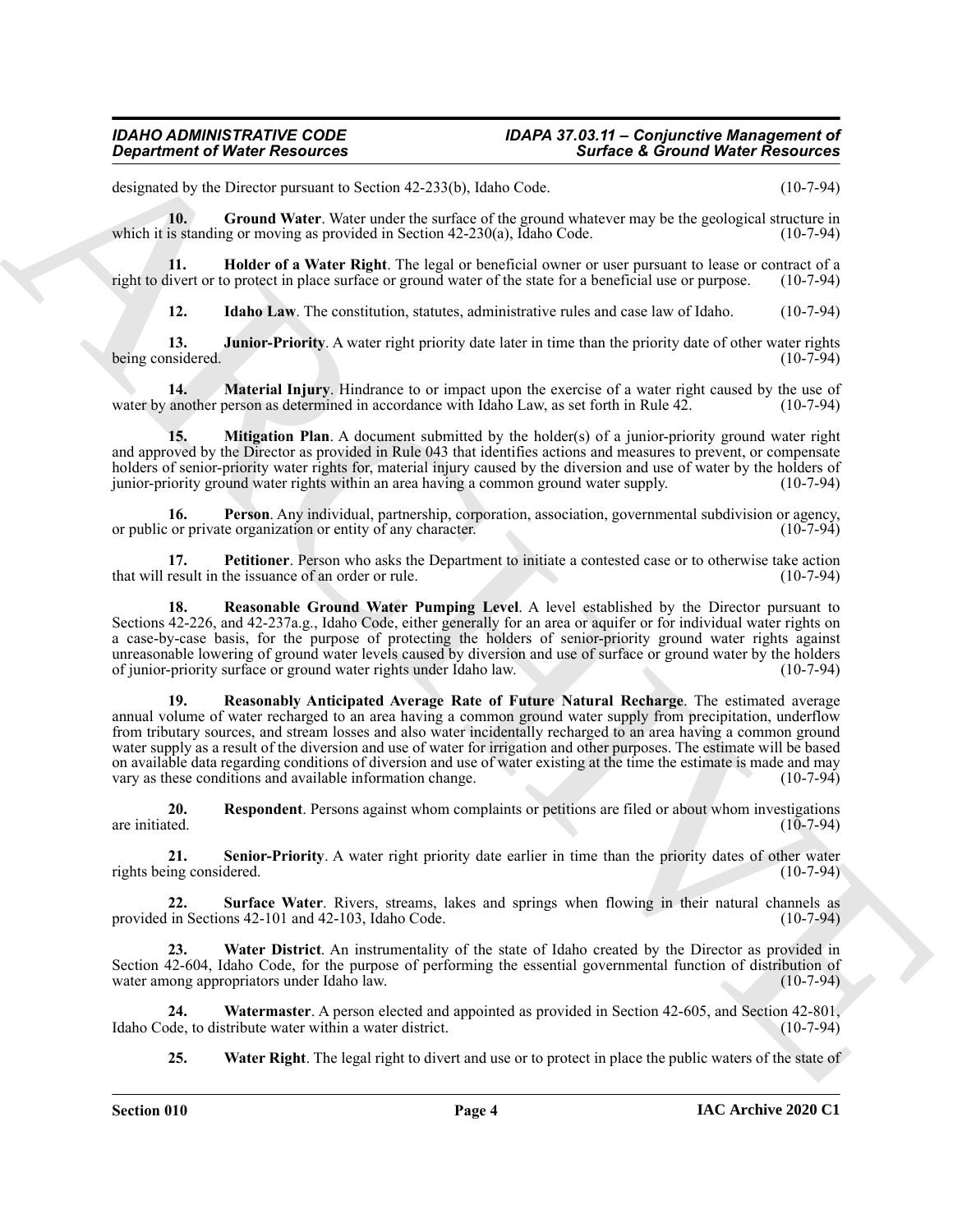Idaho where such right is evidenced by a decree, a permit or license issued by the Department, a beneficial or constitutional use right or a right based on federal law. constitutional use right or a right based on federal law.

#### <span id="page-4-0"></span>**011. -- 019. (RESERVED)**

#### <span id="page-4-2"></span><span id="page-4-1"></span>**020. GENERAL STATEMENTS OF PURPOSE AND POLICIES FOR CONJUNCTIVE MANAGEMENT OF SURFACE AND GROUND WATER RESOURCES (RULE 20).**

<span id="page-4-5"></span>**01. Distribution of Water Among the Holders of Senior and Junior-Priority Rights**. These rules apply to all situations in the state where the diversion and use of water under junior-priority ground water rights either individually or collectively causes material injury to uses of water under senior-priority water rights. The rules govern the distribution of water from ground water sources and areas having a common ground water supply. (10-7-94)

<span id="page-4-8"></span><span id="page-4-7"></span>**02. Prior Appropriation Doctrine**. These rules acknowledge all elements of the prior appropriation doctrine as established by Idaho law. (10-7-94)

**Starbers of New New York 200 and the Starbers of Granted Weller Human Research Control in the United New York 200 and the United New York 200 and the United New York 200 and the United New York 200 and the United New Yor 03. Reasonable Use of Surface and Ground Water**. These rules integrate the administration and use of surface and ground water in a manner consistent with the traditional policy of reasonable use of both surface and ground water. The policy of reasonable use includes the concepts of priority in time and superiority in right being subject to conditions of reasonable use as the legislature may by law prescribe as provided in Article XV, Section 5, Idaho Constitution, optimum development of water resources in the public interest prescribed in Article XV, Section 7, Idaho Constitution, and full economic development as defined by Idaho law. An appropriator is not entitled to command the entirety of large volumes of water in a surface or ground water source to support his appropriation contrary to the public policy of reasonable use of water as described in this rule. (10-7-94)

<span id="page-4-4"></span>**04. Delivery Calls**. These rules provide the basis and procedure for responding to delivery calls made by the holder of a senior-priority surface or ground water right against the holder of a junior-priority ground water right. The principle of the futile call applies to the distribution of water under these rules. Although a call may be denied under the futile call doctrine, these rules may require mitigation or staged or phased curtailment of a juniorpriority use if diversion and use of water by the holder of the junior-priority water right causes material injury, even though not immediately measurable, to the holder of a senior-priority surface or ground water right in instances where the hydrologic connection may be remote, the resource is large and no direct immediate relief would be achieved if the junior-priority water use was discontinued. (10-7-94)

<span id="page-4-6"></span>**05. Exercise of Water Rights**. These rules provide the basis for determining the reasonableness of the diversion and use of water by both the holder of a senior-priority water right who requests priority delivery and the holder of a junior-priority water right against whom the call is made. (10-7-94) holder of a junior-priority water right against whom the call is made.

<span id="page-4-3"></span>Areas Having a Common Ground Water Supply. These rules provide the basis for the designation of areas of the state that have a common ground water supply and the procedures that will be followed in incorporating the water rights within such areas into existing water districts or creating new districts as provided in Section 42-237a.g., and Section 42-604, Idaho Code, or designating such areas as ground water management areas as provided in Section 42-233(b), Idaho Code. (10-7-94)

<span id="page-4-11"></span>**07. Sequence of Actions for Responding to Delivery Calls**. Rule 30 provides procedures for responding to delivery calls within areas having a common ground water supply that have not been incorporated into an existing or new water district or designated a ground water management area. Rule 40 provides procedures for responding to delivery calls within water districts where areas having a common ground water supply have been incorporated into the district or a new district has been created. Rule 41 provides procedures for responding to delivery calls within areas that have been designated as ground water management areas. Rule 50 designates specific known areas having a common ground water supply within the state. (10-7-94)

**08. Reasonably Anticipated Average Rate of Future Natural Recharge**. These rules provide for administration of the use of ground water resources to achieve the goal that withdrawals of ground water not exceed<br>the reasonably anticipated average rate of future natural recharge. (Section 42-237a.g., Idaho Code) (10-7 the reasonably anticipated average rate of future natural recharge. (Section 42-237a.g., Idaho Code)

<span id="page-4-10"></span><span id="page-4-9"></span>**09.** Saving of Defenses. Nothing in these rules affects or in any way limit any person's entitlement to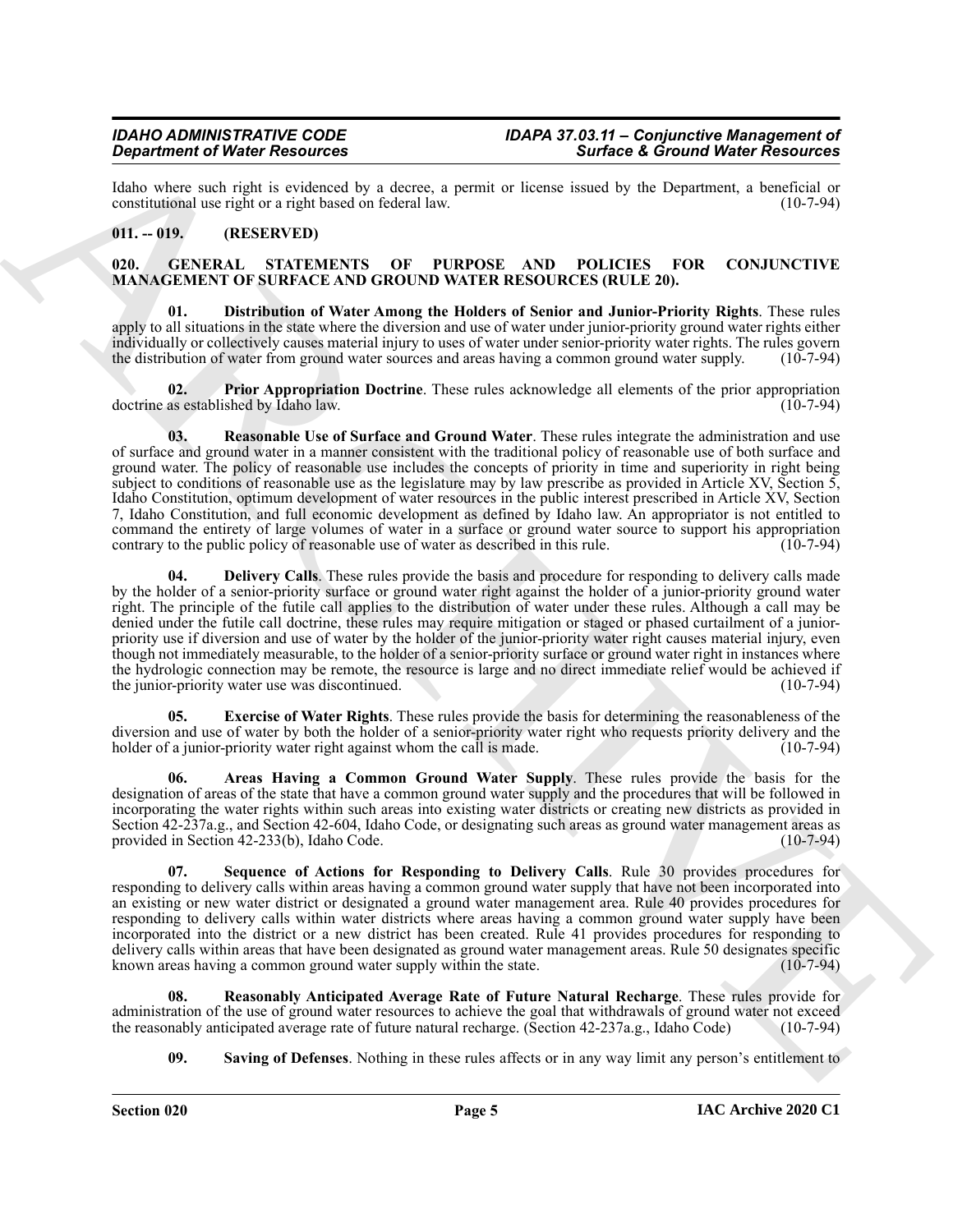assert any defense or claim based upon fact or law in any contested case or other proceeding. (10-7-94)

<span id="page-5-3"></span><span id="page-5-2"></span>**10. Wells as Alternate or Changed Points of Diversion for Water Rights from a Surface Water Source**. Nothing in these rules prohibits any holder of a water right from a surface water source from seeking, pursuant to Idaho law, to change the point of diversion of the water to an inter-connected area having a common ground water supply. (10-7-94)

**State of Weight Newsletter State the numerical State of Ground Weigh Resources<br>
State of Ground Weigh Resources<br>
State of Ground Weigh Resources<br>
State of the Northern Company Resources<br>
State of the Northern Company Res 11. Domestic and Stock Watering Ground Water Rights Exempt**. A delivery call shall not be effective against any ground water right used for domestic purposes regardless of priority date where such domestic use is within the limits of the definition set forth in Section 42-111, Idaho Code, nor against any ground water right used for stock watering where such stock watering use is within the limits of the definition set forth in Section 42- 1401A(11), Idaho Code; provided, however, this exemption shall not prohibit the holder of a water right for domestic or stock watering uses from making a delivery call, including a delivery call against the holders of other domestic or stockwatering rights, where the holder of such right is suffering material injury. (10-7-94)

#### <span id="page-5-0"></span>**021. -- 029. (RESERVED)**

#### <span id="page-5-4"></span><span id="page-5-1"></span>**030. RESPONSES TO CALLS FOR WATER DELIVERY IN AN UNORGANIZED WATER DISTRICT OR WITH NO GROUND WATER REGULATION (RULE 30).**

Responses to calls for water delivery made by the holders of senior-priority surface or ground water rights against the holders of junior-priority ground water rights within areas of the state not in organized water districts or within water districts where ground water regulation has not been included in the functions of such districts or within areas that have not been designated ground water management areas shall be as follows: (10-7-94) have not been designated ground water management areas shall be as follows:

<span id="page-5-6"></span>**01. Delivery Call (Petition)**. When a delivery call is made by the holder of a surface or ground water right (petitioner) alleging that by reason of diversion of water by the holders of one (1) or more junior-priority ground water rights (respondents) the petitioner is suffering material injury, the petitioner shall file with the Director a petition in writing containing, at least, the following in addition to the information required by IDAPA 37.01.01, "Rules of Procedure of the Department of Water Resources," Rule 230: (10-7-94)

**a.** A description of the water rights of the petitioner including a listing of the decree, license, permit, claim or other documentation of such right, the water diversion and delivery system being used by petitioner and the beneficial use being made of the water. (10-7-94)

**b.** The names, addresses and description of the water rights of the ground water users (respondents) who are alleged to be causing material injury to the rights of the petitioner in so far as such information is known by the petitioner or can be reasonably determined by a search of public records. (10-7-94) the petitioner or can be reasonably determined by a search of public records.

All information, measurements, data or study results available to the petitioner to support the claim<br>(10-7-94) of material injury.

**d.** A description of the area having a common ground water supply within which petitioner desires junior-priority ground water diversion and use to be regulated. (10-7-94)

<span id="page-5-5"></span>**02. Contested Case**. The Department will consider the matter as a petition for contested case under the Department's Rules of Procedure, IDAPA 37.01.01. The petitioner shall serve the petition upon all known respondents as required by IDAPA 37.01.01, "Rules of Procedure of the Department of Water Resources," Rule 203. In addition to such direct service by petitioner, the Department will give such general notice by publication or news release as will advise ground water users within the petitioned area of the matter. (10-7-94) release as will advise ground water users within the petitioned area of the matter.

<span id="page-5-7"></span>**03. Informal Resolution**. The Department may initially consider the contested case for informal resolution under the provisions of Section 67-5241, Idaho Code, if doing so will expedite the case without prejudicing the interests of any party. (10-7-94)

<span id="page-5-8"></span>**04. Petition for Modification of an Existing Water District**. In the event the petition proposes regulation of ground water rights conjunctively with surface water rights in an organized water district, and the water rights have been adjudicated, the Department may consider such to be a petition for modification of the organized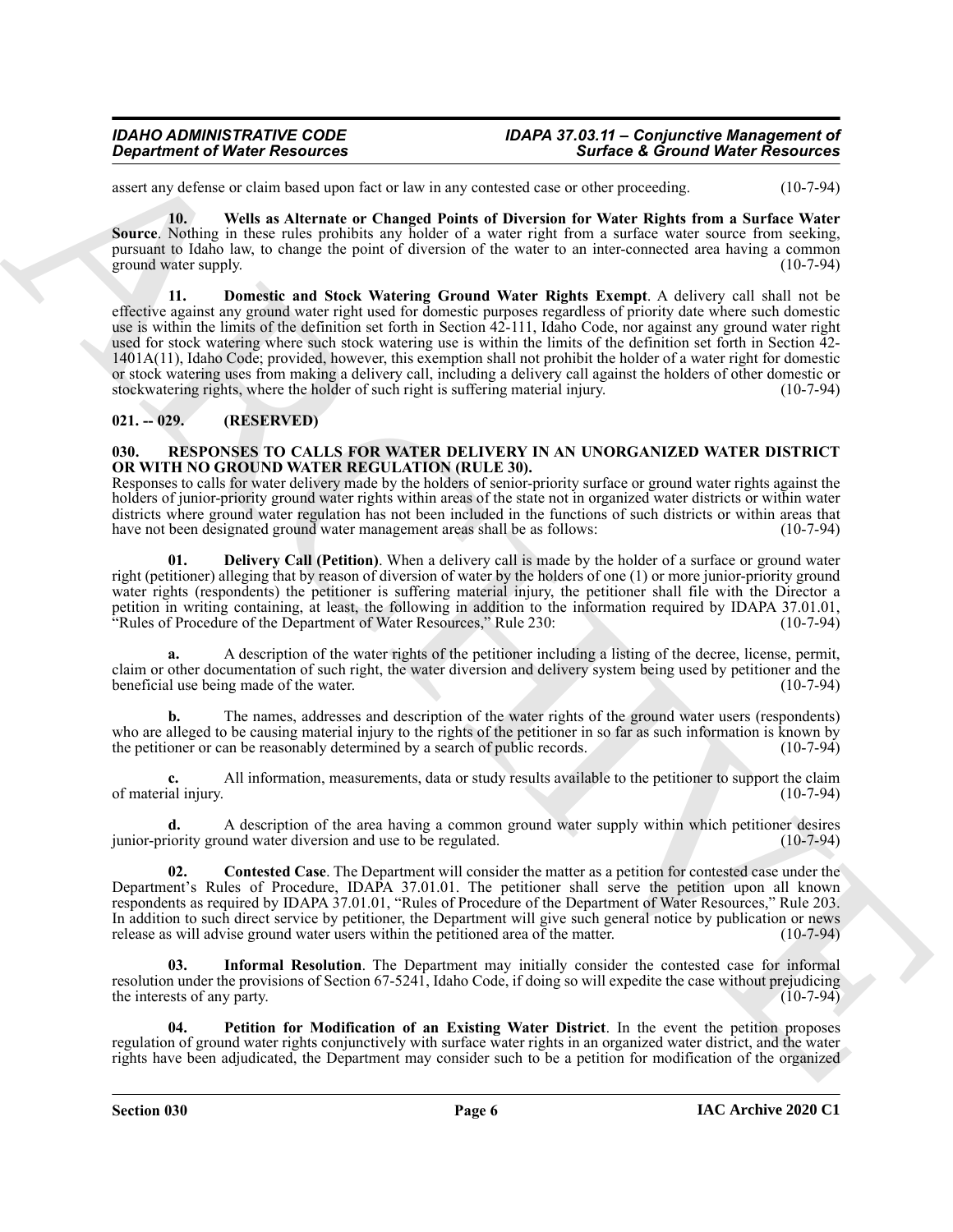water district and notice of proposed modification of the water district shall be provided by the Director pursuant to Section 42-604, Idaho Code. The Department will proceed to consider the matter addressed by the petition under the Department's Rules of Procedure. (10-7-94)

<span id="page-6-2"></span>**05. Petition for Creation of a New Water District**. In the event the petition proposes regulation of ground water rights from a ground water source or conjunctively with surface water rights within an area having a common ground water supply which is not in an existing water district, and the water rights have been adjudicated, the Department may consider such to be a petition for creation of a new water district and notice of proposed creation of a water district shall be provided by the Director pursuant to Section 42-604, Idaho Code. The Department will proceed to consider the matter under the Department's Rules of Procedure. (10-7-94)

<span id="page-6-3"></span>**06. Petition for Designation of a Ground Water Management Area**. In the event the petition proposes regulation of ground water rights from an area having a common ground water supply within which the water rights have not been adjudicated, the Department may consider such to be a petition for designation of a ground water management area pursuant to Section 42-233(b), Idaho Code. The Department will proceed to consider the matter under the Department's Rules of Procedure. (10-7-94)

**07. Order**. Following consideration of the contested case under the Department's Rules of Procedure, the Director may, by order, take any or all of the following actions: (10-7-94)

<span id="page-6-0"></span>**a.** Deny the petition in whole or in part; (10-7-94)

**b.** Grant the petition in whole or in part or upon conditions; (10-7-94)

**c.** Determine an area having a common ground water supply which affects the flow of water in a vater source in an organized water district: (10-7-94) surface water source in an organized water district;

**d.** Incorporate an area having a common ground water supply into an organized water district following the procedures of Section 42-604, Idaho Code, provided that the ground water rights that would be incorporated into the water district have been adjudicated relative to the rights already encompassed within the district; (10-7-94)

**e.** Create a new water district following the procedures of Section 42-604, Idaho Code, provided that the water rights to be included in the new water district have been adjudicated; (10-7-94)

**f.** Determine the need for an adjudication of the priorities and permissible rates and volumes of diversion and consumptive use under the surface and ground water rights of the petitioner and respondents and initiate such adjudication pursuant to Section 42-1406, Idaho Code; (10-7-94)

Graduation of Water Resources and the state state and the state of Graduation state and the state of School Mathematical State State State State State State State State State State State State State State State State Stat **g.** By summary order as provided in Section 42-237 a.g., Idaho Code, prohibit or limit the withdrawal of water from any well during any period it is determined that water to fill any water right is not there available without causing ground water levels to be drawn below the reasonable ground water pumping level, or would affect the present or future use of any prior surface or ground water right or result in the withdrawing of the ground water supply at a rate beyond the reasonably anticipated average rate of future natural recharge. The Director will take into consideration the existence of any approved mitigation plan before issuing any order prohibiting or limiting withdrawal of water from any well; or (10-7-94) withdrawal of water from any well; or

**h.** Designate a ground water management area under the provisions of Section 42-233(b), Idaho Code, if it appears that administration of the diversion and use of water from an area having a common ground water supply is required because the ground water supply is insufficient to meet the demands of water rights or the diversion and use of water is at a rate beyond the reasonably anticipated average rate of future natural recharge and modification of an existing water district or creation of a new water district cannot be readily accomplished due to the need to first obtain an adjudication of the water rights. (10-7-94)

<span id="page-6-1"></span>**08. Orders for Interim Administration**. For the purposes of Rule Subsections 030.07.d. and 030.07.e., an outstanding order for interim administration of water rights issued by the court pursuant to Section 42- 1417, Idaho Code, in a general adjudication proceeding shall be considered as an adjudication of the water rights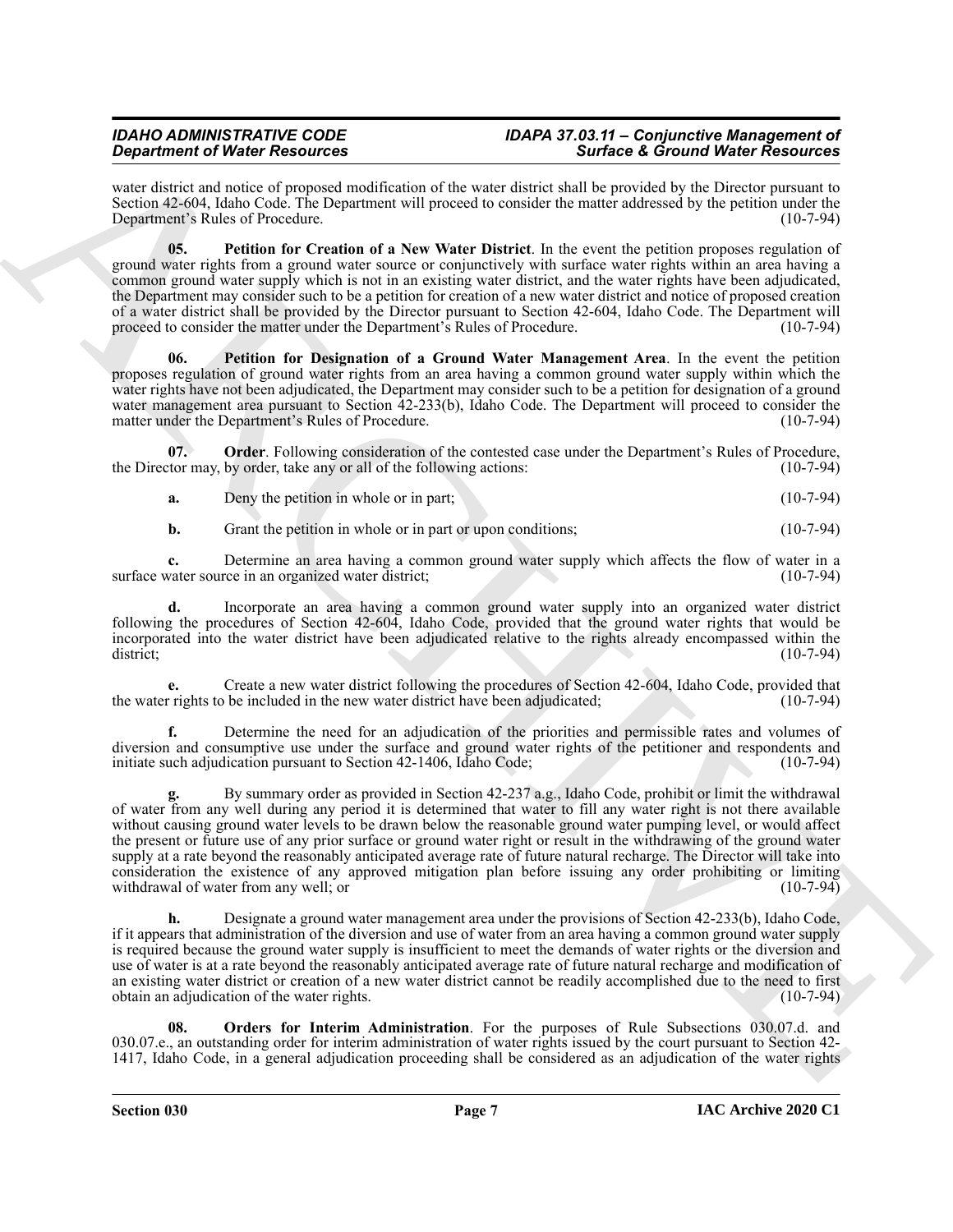<span id="page-7-11"></span> $involved.$  (10-7-94)

**09. Administration Pursuant to Rule 40**. Upon a finding of an area of common ground water supply and upon the incorporation of such area into an organized water district, or the creation of a new water district, the use of water shall be administered in accordance with the priorities of the various water rights as provided in Rule 40.

(10-7-94)

<span id="page-7-12"></span>**10. Administration Pursuant to Rule 41**. Upon the designation of a ground water management area, the diversion and use of water within such area shall be administered in accordance with the priorities of the various water rights as provided in Rule 41. (10-7-94)

### <span id="page-7-3"></span><span id="page-7-0"></span>**031. DETERMINING AREAS HAVING A COMMON GROUND WATER SUPPLY (RULE 31).**

<span id="page-7-5"></span>**01. Director to Consider Information**. The Director will consider all available data and information that describes the relationship between ground water and surface water in making a finding of an area of common ground water supply. (10-7-94) ground water supply.

<span id="page-7-7"></span>**02. Kinds of Information**. The information considered may include, but is not limited to, any or all of the following:  $(10-7-94)$ 

**a.** Water level measurements, studies, reports, computer simulations, pumping tests, hydrographs of ow and ground water levels and other such data; and (10-7-94) stream flow and ground water levels and other such data; and

**b.** The testimony and opinion of expert witnesses at a hearing on a petition for expansion of a water district or organization of a new water district or designation of a ground water management area. (10-7-94)

**03.** Criteria for Findings. A ground water source will be determined to be an area having a common vater supply if: (10-7-94) ground water supply if:

<span id="page-7-4"></span>**a.** The ground water source supplies water to or receives water from a surface water source; or

(10-7-94)

**b.** Diversion and use of water from the ground water source will cause water to move from the surface urce to the ground water source. (10-7-94) water source to the ground water source.

<span id="page-7-8"></span>**c.** Diversion and use of water from the ground water source has an impact upon the ground water vailable to other persons who divert and use water from the same ground water source. (10-7-94) supply available to other persons who divert and use water from the same ground water source.

**Considered of Water Resources**<br>
The main of Mathematical Parameter Rotate del Topo a finite gel an anciet consequence in the spin of the spin of the spin of the spin of the spin of the spin of the spin of the spin of the **04. Reasonably Anticipated Average Rate of Future Natural Recharge**. The Director will estimate the reasonably anticipated average rate of future natural recharge for an area having a common ground water supply. Such estimates will be made and updated periodically as new data and information are available and conditions of diversion and use change. (10-7-94)

<span id="page-7-6"></span>**05. Findings**. The findings of the Director will be included in the Order issued pursuant to Rule Subsection 030.07. (10-7-94)

#### <span id="page-7-1"></span>**032. -- 039. (RESERVED)**

#### <span id="page-7-9"></span><span id="page-7-2"></span>**040. RESPONSES TO CALLS FOR WATER DELIVERY IN AN ORGANIZED WATER DISTRICT (RULE 40).**

Responses to calls for water delivery made by the holders of senior-priority surface or ground water rights against the holders of junior-priority ground water rights from areas having a common ground water supply in an organized water district shall be as follows: (10-7-94) water district shall be as follows:

<span id="page-7-10"></span>**01. Responding to a Delivery Call**. When a delivery call is made by the holder of a senior-priority water right (petitioner) alleging that by reason of diversion of water by the holders of one (1) or more junior-priority ground water rights (respondents) from an area having a common ground water supply in an organized water district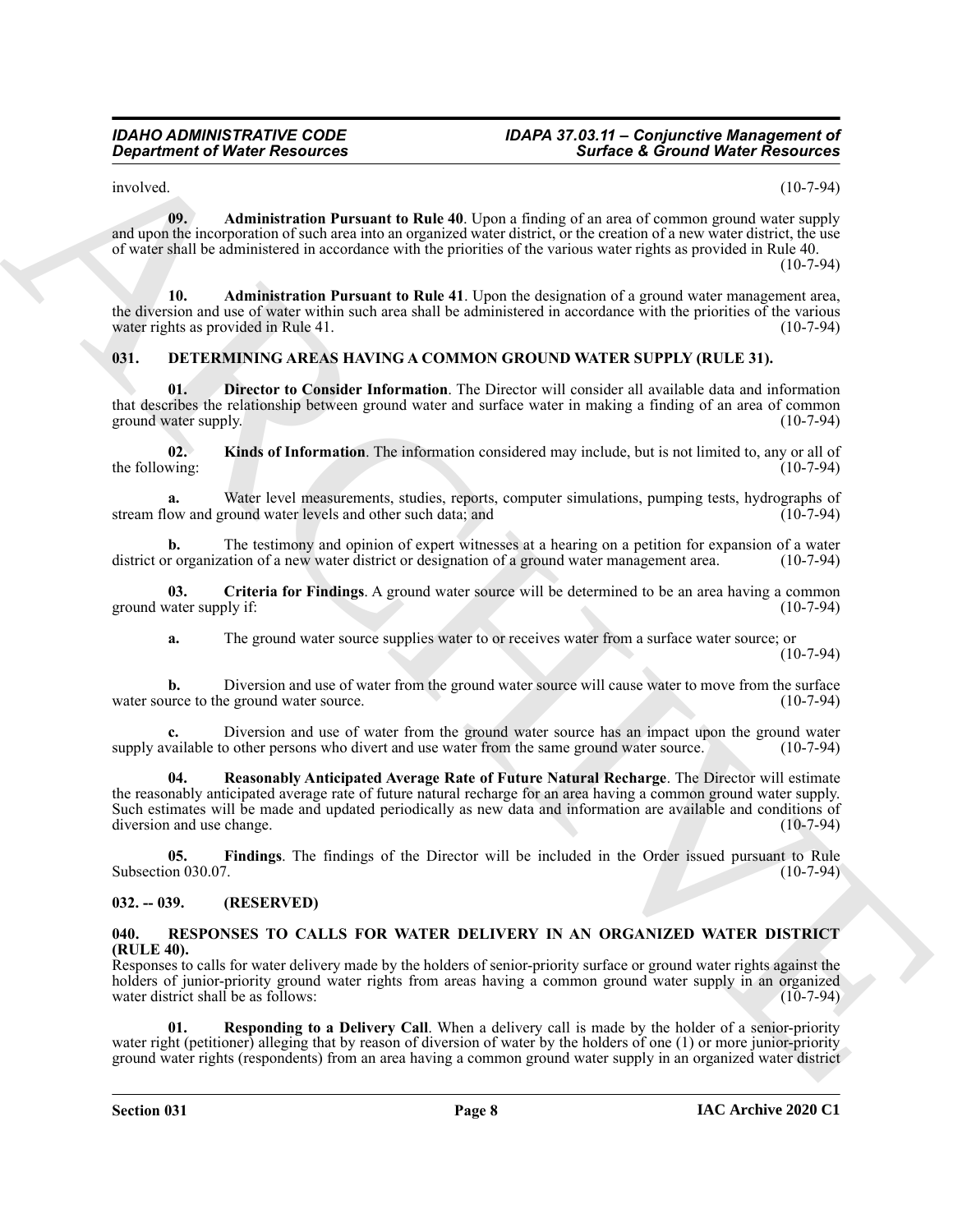the petitioner is suffering material injury, and upon a finding by the Director as provided in Rule 42 that material injury is occurring, the Director, through the watermaster, shall: (10-7-94) injury is occurring, the Director, through the watermaster, shall:

**a.** Regulate the diversion and use of water in accordance with the priorities of rights of the various surface or ground water users whose rights are included within the district, provided, that regulation of junior-priority ground water diversion and use where the material injury is delayed or long range may, by order of the Director, be phased-in over not more than a five-year (5) period to lessen the economic impact of immediate and complete  $\alpha$  curtailment; or  $(10\text{-}7\text{-}94)$ 

Allow out-of-priority diversion of water by junior-priority ground water users pursuant to a at has been approved by the Director. (10-7-94) mitigation plan that has been approved by the Director.

<span id="page-8-3"></span>**02. Regulation of Uses of Water by Watermaster**. The Director, through the watermaster, shall regulate use of water within the water district pursuant to Idaho law and the priorities of water rights as provided in Section 42-604, Idaho Code, and under the following procedures: (10-7-94)

**a.** The watermaster shall determine the quantity of surface water of any stream included within the water district which is available for diversion and shall shut the headgates of the holders of junior-priority surface water rights as necessary to assure that water is being diverted and used in accordance with the priorities of the respective water rights from the surface water source. (10-7-94) respective water rights from the surface water source.

**b.** The watermaster shall regulate the diversion and use of ground water in accordance with the rights approved mitigation plans and orders issued by the Director. (10-7-94) thereto, approved mitigation plans and orders issued by the Director.

**c.** Where a call is made by the holder of a senior-priority water right against the holder of a juniorpriority ground water right in the water district the watermaster shall first determine whether a mitigation plan has been approved by the Director whereby diversion of ground water may be allowed to continue out of priority order. If the holder of a junior-priority ground water right is a participant in such approved mitigation plan, and is operating in conformance therewith, the watermaster shall allow the ground water use to continue out of priority. (10-7-94)

**d.** The watermaster shall maintain records of the diversions of water by surface and ground water users within the water district and records of water provided and other compensation supplied under the approved mitigation plan which shall be compiled into the annual report which is required by Section 42-606, Idaho Code.

(10-7-94)

<span id="page-8-2"></span>**e.** Under the direction of the Department, watermasters of separate water districts shall cooperate and reciprocate in assisting each other in assuring that diversion and use of water under water rights is administered in a manner to assure protection of senior-priority water rights provided the relative priorities of the water rights within the separate water districts have been adjudicated. (10-7-94)

**Depertement of New Associates and Source and New Associates and New Associates and New Associates and New Associates and New Associates and New Associates and New Associates and New Associates and New Associates and New 03. Reasonable Exercise of Rights**. In determining whether diversion and use of water under rights will be regulated under Rule Subsection 040.01.a. or 040.01.b., the Director shall consider whether the petitioner making the delivery call is suffering material injury to a senior-priority water right and is diverting and using water efficiently and without waste, and in a manner consistent with the goal of reasonable use of surface and ground waters as described in Rule 42. The Director will also consider whether the respondent junior-priority water right holder is using water efficiently and without waste. (10-7-94) holder is using water efficiently and without waste.

<span id="page-8-0"></span>**04. Actions of the Watermaster Under a Mitigation Plan**. Where a mitigation plan has been approved as provided in Rule 42, the watermaster may permit the diversion and use of ground water to continue out of priority order within the water district provided the holder of the junior-priority ground water right operates in accordance with such approved mitigation plan. (10-7-94)

<span id="page-8-1"></span>**05. Curtailment of Use Where Diversions Not in Accord With Mitigation Plan or Mitigation Plan Is Not Effective**. Where a mitigation plan has been approved and the junior-priority ground water user fails to operate in accordance with such approved plan or the plan fails to mitigate the material injury resulting from diversion and use of water by holders of junior-priority water rights, the watermaster will notify the Director who will immediately issue cease and desist orders and direct the watermaster to terminate the out-of-priority use of ground water rights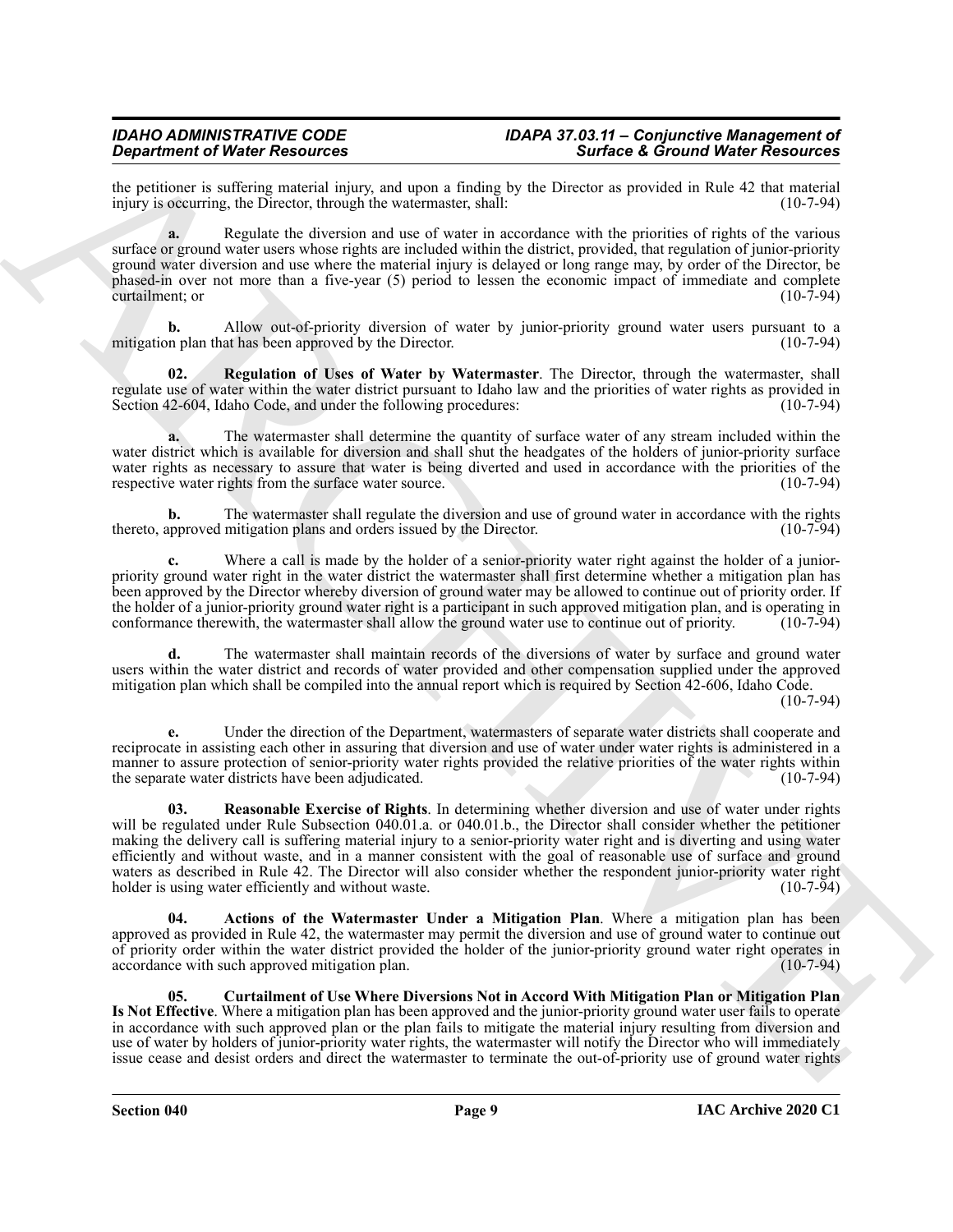<span id="page-9-9"></span>otherwise benefiting from such plan or take such other actions as provided in the mitigation plan to ensure protection of senior-priority water rights.

**Starboot O'Realized Alternatives and Starboot Schwarz Starboot O'Realized Alternatives Actions 2018<br>
Starboot Alternative Schwarz Starboot Schwarz Starboot Schwarz Starboot Schwarz Starboot Schwarz Starboot Schwarz Starb 06. Collection of Assessments Within Water District**. Where a mitigation plan has been approved, the watermaster of the water district shall include the costs of administration of the plan within the proposed annual operation budget of the district; and, upon approval by the water users at the annual water district meeting, the water district shall provide for the collection of assessment of ground water users as provided by the plan, collect the assessments and expend funds for the operation of the plan; and the watermaster shall maintain records of the volumes of water or other compensation made available by the plan and the disposition of such water or other compensation. (10-7-94)

#### <span id="page-9-2"></span><span id="page-9-0"></span>**041. ADMINISTRATION OF DIVERSION AND USE OF WATER WITHIN A GROUND WATER MANAGEMENT AREA (RULE 41).**

<span id="page-9-6"></span>**01.** Responding to a Delivery Call. When a delivery call is made by the holder of a senior-priority ground water right against holders of junior-priority ground water rights in a designated ground water management area alleging that the ground water supply is insufficient to meet the demands of water rights within all or portions of the ground water management area and requesting the Director to order water right holders, on a time priority basis, to cease or reduce withdrawal of water, the Director shall proceed as follows: (10-7-94)

**a.** The petitioner shall be required to submit all information available to petitioner on which the claim that the water supply is insufficient. (10-7-94) is based that the water supply is insufficient.

**b.** The Director will conduct a fact-finding hearing on the petition at which the petitioner and respondents may present evidence on the water supply, and the diversion and use of water from the ground water management area. (10-7-94) management area.

<span id="page-9-4"></span>

| 02. |  |  | <b>Order</b> . Following the hearing, the Director may take any or all of the following actions: (10-7-94) |  |
|-----|--|--|------------------------------------------------------------------------------------------------------------|--|
|-----|--|--|------------------------------------------------------------------------------------------------------------|--|

| Deny the petition in whole or in part: |  | $(10-7-94)$ |
|----------------------------------------|--|-------------|
|                                        |  |             |

**b.** Grant the petition in whole or in part or upon conditions; (10-7-94)

Find that the water supply of the ground water management area is insufficient to meet the demands of water rights within all or portions of the ground water management area and order water right holders on a time priority basis to cease or reduce withdrawal of water, provided that the Director shall consider the expected<br>benefits of an approved mitigation plan in making such finding. (10-7-94) benefits of an approved mitigation plan in making such finding.

**d.** Require the installation of measuring devices and the reporting of water diversions pursuant to  $12-701$ , Idaho Code. (10-7-94) Section 42-701, Idaho Code.

<span id="page-9-3"></span>**Date and Effect of Order**. Any order to cease or reduce withdrawal of water will be issued prior to September 1 and shall be effective for the growing season during the year following the date the order is given and until such order is revoked or modified by further order of the Director. (10-7-94)

<span id="page-9-5"></span>**04. Preparation of Water Right Priority Schedule**. For the purposes of the Order provided in Rule Subsections 041.02 and 041.03, the Director will utilize all available water right records, claims, permits, licenses and decrees to prepare a water right priority schedule. (10-7-94)

#### <span id="page-9-7"></span><span id="page-9-1"></span>**042. DETERMINING MATERIAL INJURY AND REASONABLENESS OF WATER DIVERSIONS (RULE 42).**

**01. Factors**. Factors the Director may consider in determining whether the holders of water rights are suffering material injury and using water efficiently and without waste include, but are not limited to, the following:  $(10-7-94)$ 

<span id="page-9-8"></span>**a.** The amount of water available in the source from which the water right is diverted. (10-7-94)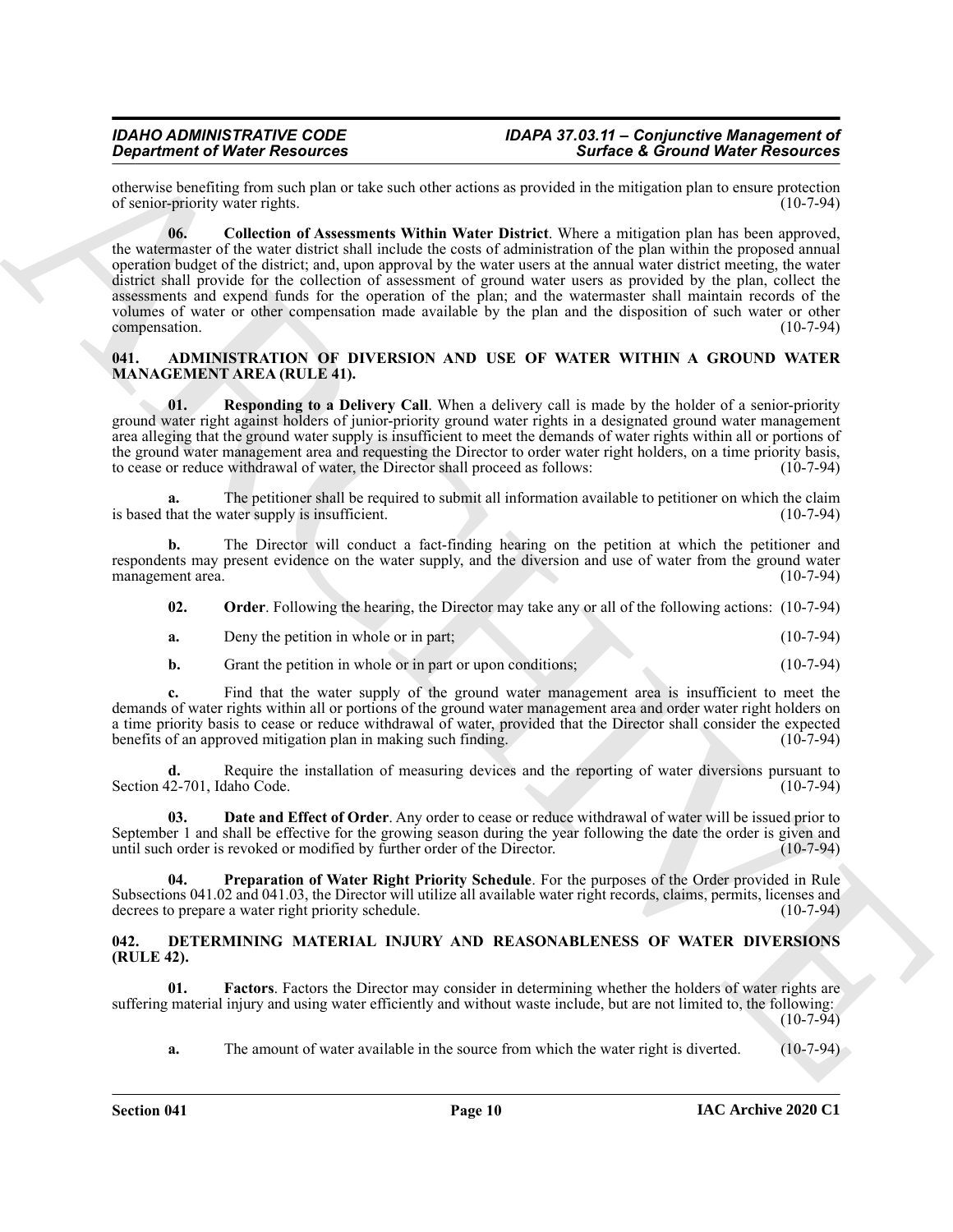## *IDAHO ADMINISTRATIVE CODE IDAPA 37.03.11 – Conjunctive Management of*

## *Department of Water Resources Surface & Ground Water Resources*

**b.** The effort or expense of the holder of the water right to divert water from the source. (10-7-94)

**c.** Whether the exercise of junior-priority ground water rights individually or collectively affects the quantity and timing of when water is available to, and the cost of exercising, a senior-priority surface or ground water right. This may include the seasonal as well as the multi-year and cumulative impacts of all ground water withdrawals from the area having a common ground water supply. (10-7-94)

**d.** If for irrigation, the rate of diversion compared to the acreage of land served, the annual volume of water diverted, the system diversion and conveyance efficiency, and the method of irrigation water application.

(10-7-94)

- **e.** The amount of water being diverted and used compared to the water rights. (10-7-94)
- **f.** The existence of water measuring and recording devices. (10-7-94)

*Department of Water Resources*<br> **A** the client of experiment of the husker of lac wave range and to show the set and so the client of the client of the client of the control of the control of the control of the control **g.** The extent to which the requirements of the holder of a senior-priority water right could be met with the user's existing facilities and water supplies by employing reasonable diversion and conveyance efficiency and conservation practices; provided, however, the holder of a surface water storage right shall be entitled to maintain a reasonable amount of carry-over storage to assure water supplies for future dry years. In determining a reasonable amount of carry-over storage water, the Director shall consider the average annual rate of fill of storage reservoirs and the average annual carry-over for prior comparable water conditions and the projected water supply for the system.  $(10-7-94)$ 

**h.** The extent to which the requirements of the senior-priority surface water right could be met using alternate reasonable means of diversion or alternate points of diversion, including the construction of wells or the use of existing wells to divert and use water from the area having a common ground water supply under the petitioner's surface water right priority.

<span id="page-10-1"></span>**02. Delivery Call for Curtailment of Pumping**. The holder of a senior-priority surface or ground water right will be prevented from making a delivery call for curtailment of pumping of any well used by the holder of a junior-priority ground water right where use of water under the junior-priority right is covered by an approved and effectively operating mitigation plan. (10-7-94) and effectively operating mitigation plan.

#### <span id="page-10-2"></span><span id="page-10-0"></span>**043. MITIGATION PLANS (RULE 43).**

**01. Submission of Mitigation Plans**. A proposed mitigation plan shall be submitted to the Director in and shall contain the following information: (10-7-94) writing and shall contain the following information:

<span id="page-10-5"></span>**a.** The name and mailing address of the person or persons submitting the plan. (10-7-94)

**b.** Identification of the water rights for which benefit the mitigation plan is proposed. (10-7-94)

**c.** A description of the plan setting forth the water supplies proposed to be used for mitigation and any circumstances or limitations on the availability of such supplies. (10-7-94)

**d.** Such information as shall allow the Director to evaluate the factors set forth in Rule Subsection 043.03. (10-7-94)

<span id="page-10-4"></span>**02. Notice and Hearing**. Upon receipt of a proposed mitigation plan the Director will provide notice, hold a hearing as determined necessary, and consider the plan under the procedural provisions of Section 42-222, Idaho Code, in the same manner as applications to transfer water rights. (10-7-94) Idaho Code, in the same manner as applications to transfer water rights.

<span id="page-10-3"></span>**03. Factors to Be Considered**. Factors that may be considered by the Director in determining whether a proposed mitigation plan will prevent injury to senior rights include, but are not limited to, the following: (10-7-94)

**a.** Whether delivery, storage and use of water pursuant to the mitigation plan is in compliance with Idaho law. (10-7-94) Idaho law. (10-7-94)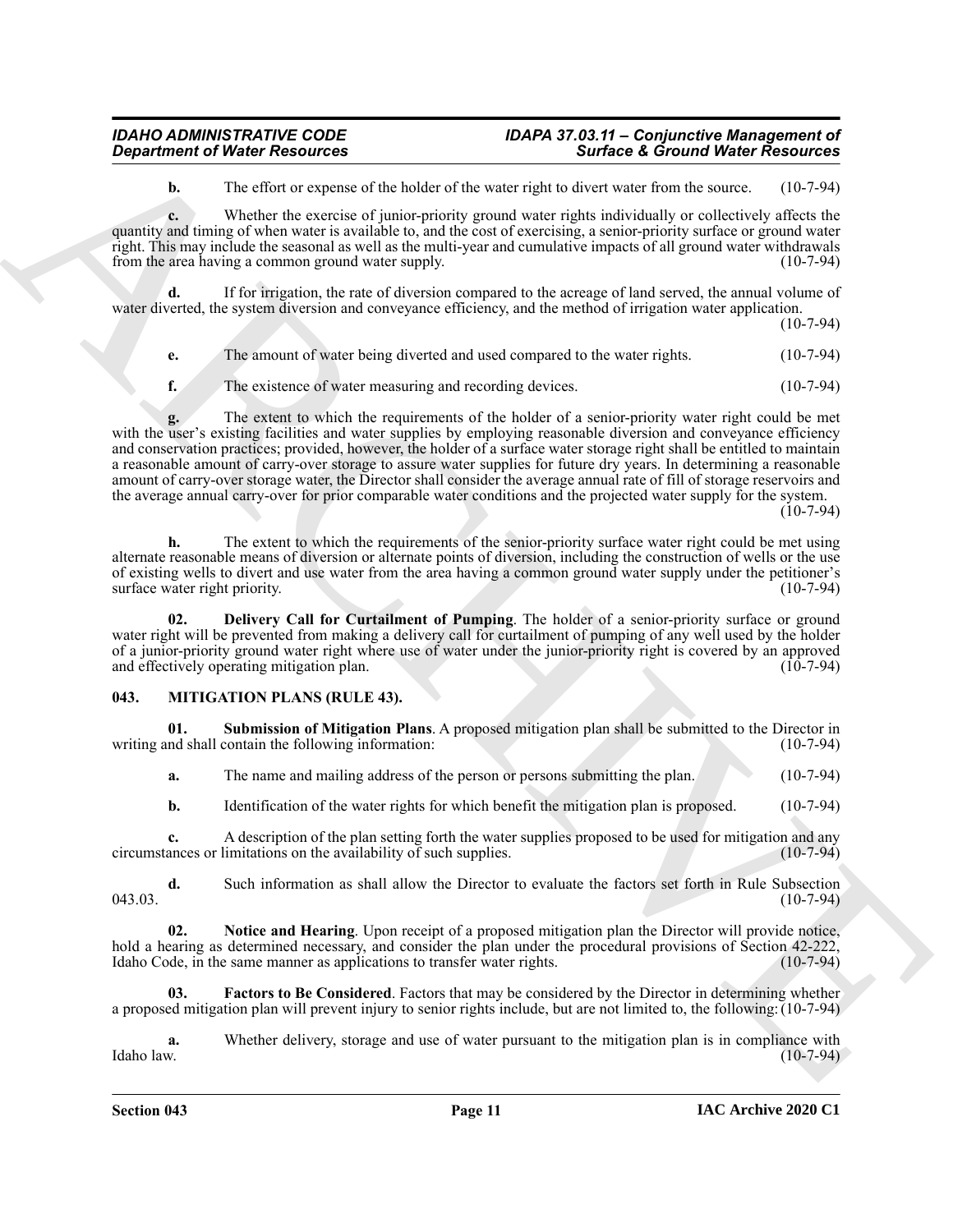*Great free of Water Resources*<br> **Consider the station pair will provide represent the consideration of the stationary and the stationary and the stationary and the stationary and the stationary and the stationary and t b.** Whether the mitigation plan will provide replacement water, at the time and place required by the senior-priority water right, sufficient to offset the depletive effect of ground water withdrawal on the water available in the surface or ground water source at such time and place as necessary to satisfy the rights of diversion from the surface or ground water source. Consideration will be given to the history and seasonal availability of water for diversion so as not to require replacement water at times when the surface right historically has not received a full supply, such as during annual low-flow periods and extended drought periods. (10-7-94) supply, such as during annual low-flow periods and extended drought periods.

**c.** Whether the mitigation plan provides replacement water supplies or other appropriate compensation to the senior-priority water right when needed during a time of shortage even if the effect of pumping is spread over many years and will continue for years after pumping is curtailed. A mitigation plan may allow for multiseason accounting of ground water withdrawals and provide for replacement water to take advantage of variability in seasonal water supply. The mitigation plan must include contingency provisions to assure protection of the seniorpriority right in the event the mitigation water source becomes unavailable. (10-7-94)

**d.** Whether the mitigation plan proposes artificial recharge of an area of common ground water supply as a means of protecting ground water pumping levels, compensating senior-priority water rights, or providing aquifer storage for exchange or other purposes related to the mitigation plan. (10-7-94)

**e.** Where a mitigation plan is based upon computer simulations and calculations, whether such plan uses generally accepted and appropriate engineering and hydrogeologic formulae for calculating the depletive effect<br>of the ground water withdrawal. (10-7-94) of the ground water withdrawal.

**f.** Whether the mitigation plan uses generally accepted and appropriate values for aquifer characteristics such as transmissivity, specific yield, and other relevant factors. (10-7-94)

**g.** Whether the mitigation plan reasonably calculates the consumptive use component of ground water and use. (10-7-94) diversion and use.

**h.** The reliability of the source of replacement water over the term in which it is proposed to be used remitigation plan. (10-7-94) under the mitigation plan.

**i.** Whether the mitigation plan proposes enlargement of the rate of diversion, seasonal quantity or time of diversion under any water right being proposed for use in the mitigation plan. (10-7-94)

Whether the mitigation plan is consistent with the conservation of water resources, the public interest or injures other water rights, or would result in the diversion and use of ground water at a rate beyond the reasonably anticipated average rate of future natural recharge.

**k.** Whether the mitigation plan provides for monitoring and adjustment as necessary to protect seniorpriority water rights from material injury. (10-7-94)

**l.** Whether the plan provides for mitigation of the effects of pumping of existing wells and the effects of pumping of any new wells which may be proposed to take water from the areas of common ground water supply. (10-7-94)

**m.** Whether the mitigation plan provides for future participation on an equitable basis by ground water pumpers who divert water under junior-priority rights but who do not initially participate in such mitigation plan.

 $(10-7-94)$ 

**n.** A mitigation plan may propose division of the area of common ground water supply into zones or segments for the purpose of consideration of local impacts, timing of depletions, and replacement supplies. (10-7-94)

Whether the petitioners and respondents have entered into an agreement on an acceptable ven though such plan may not otherwise be fully in compliance with these provisions. (10-7-94) mitigation plan even though such plan may not otherwise be fully in compliance with these provisions.

#### <span id="page-11-0"></span>**044. -- 049. (RESERVED)**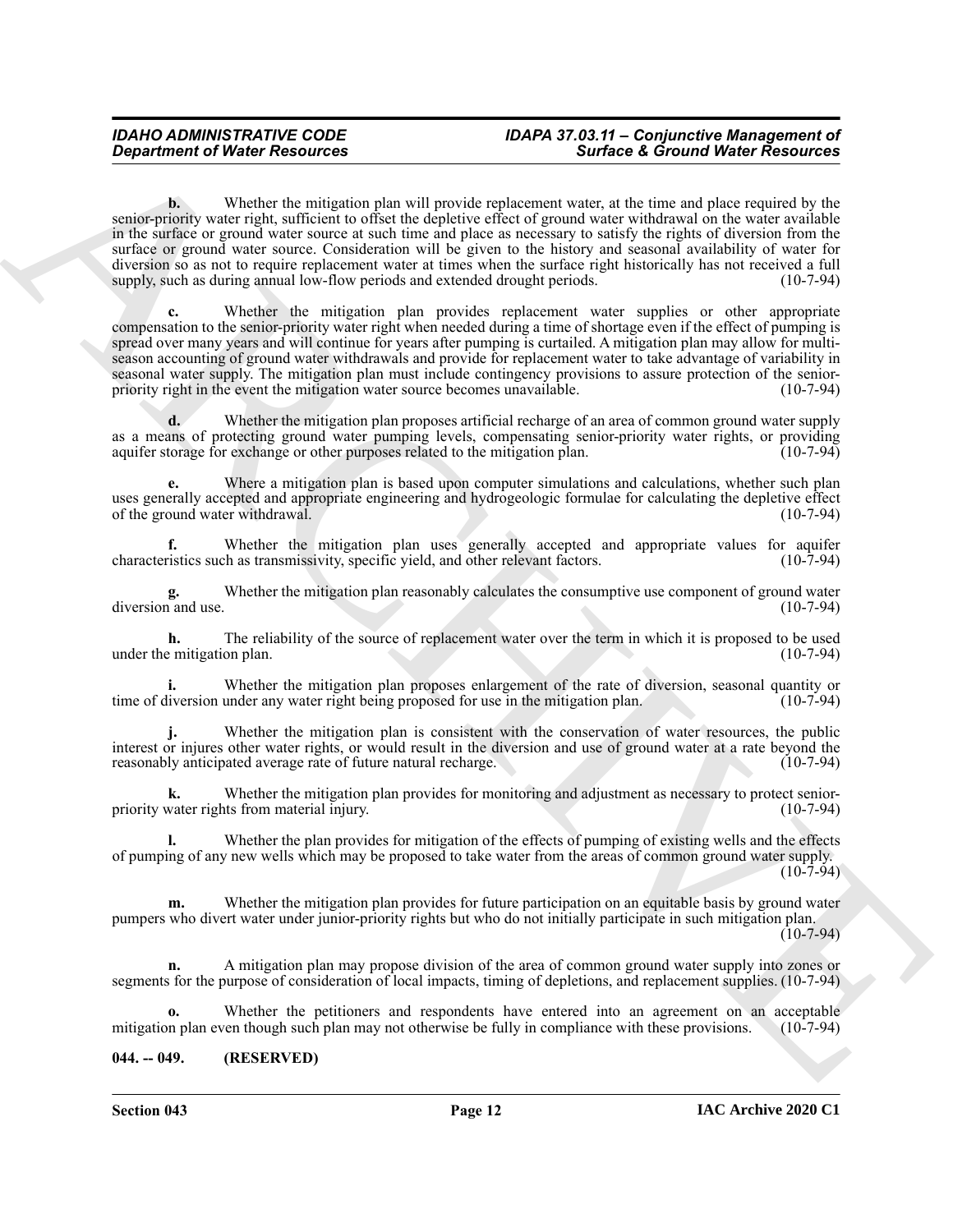#### <span id="page-12-3"></span><span id="page-12-2"></span><span id="page-12-0"></span>**050. AREAS DETERMINED TO HAVE A COMMON GROUND WATER SUPPLY (RULE 50).**

Government of Water Research 1991 and 1992 and 1993 and 1993 and 1993 and 1993 and 1993 and 1993 and 1993 and 1993 and 1993 and 1993 and 1993 and 1993 and 1993 and 1993 and 1993 and 1993 and 1993 and 1993 and 1993 and 199 **01. Eastern Snake Plain Aquifer**. The area of coverage of this rule is the aquifer underlying the Eastern Snake River Plain as the aquifer is defined in the report, Hydrology and Digital Simulation of the Regional Aquifer System, Eastern Snake River Plain, Idaho, USGS Professional Paper 1408-F, 1992 excluding areas south of the Snake River and west of the line separating Sections 34 and 35, Township 10 South, Range 20 East, Boise Meridian. (10-7-94)

**a.** The Eastern Snake Plain Aquifer supplies water to and receives water from the Snake River.

 $(10-7-94)$ 

**b.** The Eastern Snake Plain Aquifer is found to be an area having a common ground water supply.  $(10-7-94)$ 

**c.** The reasonably anticipated average rate of future natural recharge of the Eastern Snake Plain will be estimated in any order issued pursuant to Rule 30. (10-7-94) Aquifer will be estimated in any order issued pursuant to Rule 30.

**d.** The Eastern Snake Plain Aquifer area of common ground water supply will be created as a new water district or incorporated into an existing or expanded water district as provided in Section 42-604, Idaho Code, when the rights to the diversion and use of water from the aquifer have been adjudicated, or will be designated a ground water management area. (10-7-94) ground water management area.

<span id="page-12-1"></span>**051. -- 999. (RESERVED)**